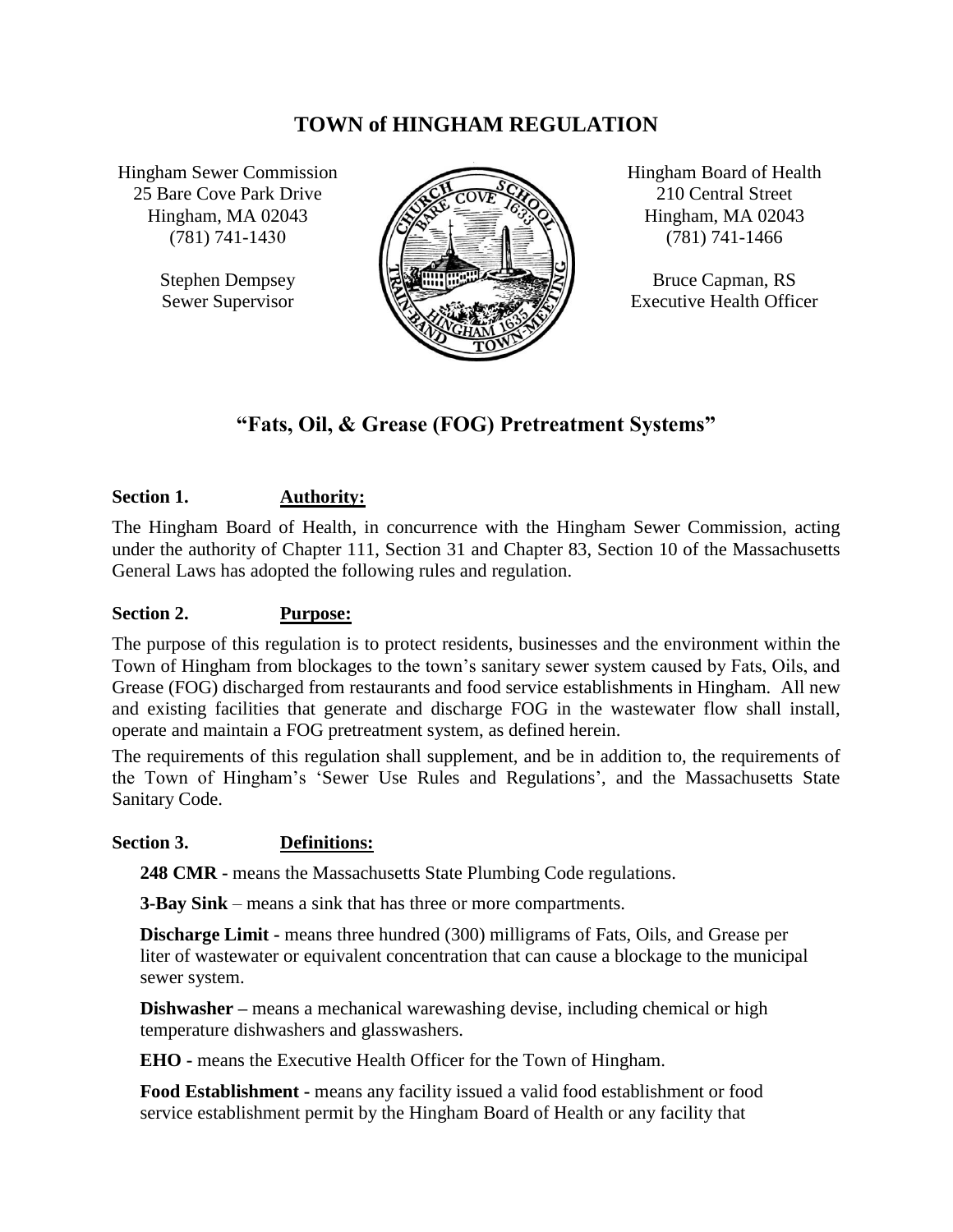prepares or sells food and as a byproduct discharges Fats, Oil, or Grease into the municipal sewer system.

**FOG -** means Fats, Oils, and Grease.

**FOG Pretreatment System -** means one of the following grease removal systems:

- (1) Indoor Automatic Grease Trap;
- (2) Indoor Passive Grease Trap; or
- (3) Outdoor/Underground Grease Interceptor.

**Food Waste Grinder** – means a garbage or waste disposal unit, usually electricallypowered, installed under a kitchen sink between the sink's drain and the trap that grinds or pulverizes food waste for dispersal into the wastewater flow.

**Grease Trap -** means a grease interceptor pursuant to State Plumbing regulations 248CMR, which is a device designed to remove undissolved and/or suspended waste grease and oil from wastewater.

**Indoor Automatic Grease Trap -** means an active automatic grease trap which separates and removes FOG from effluent discharge and cleans itself of accumulated FOG at least once every twenty-four hours utilizing: (1) an electromechanical apparatus to accomplish removal, or (2) an approved automatic bioremediation grease control mechanism that suppresses or limits the formation of accumulated FOG through application of indigenous microbial nutrients.

**Indoor Passive Grease Trap -** means a passive grease trap installed inside a building designed to remove FOG from flowing wastewater while allowing wastewater to flow through it. Also, known as an indoor grease trap fitted with an approved automatic bioremediation grease control system that suppresses or limits the formation of accumulated FOG through application of indigenous microbial nutrients.

**Outdoor/Underground Grease Interceptor** - means a passive grease trap installed outside a building (having a capacity of 1,500 Gallons or more) designed to remove FOG from flowing wastewater while allowing wastewater to flow through it. Also, known as an outside grease trap fitted with an approved automatic bioremediation grease control system that suppresses or limits the formation of accumulated FOG through application of indigenous microbial nutrients.

**Permitted Offal/Septage Hauler -** means any offal/septage hauler issued a valid permit by the Hingham Health Department to dispose of FOG and/or sanitary septage.

**Sewer Pipe -** means any town sanitary sewer piping, including but not limited to interior and exterior building sanitary sewer piping, or any main or lateral sanitary sewer piping, regardless whether such piping is located on private or municipal land.

**Substantial Renovations -** means any renovation to a Food Establishment that would increase the number of permitted seating capacity or would alter in any way the kitchen facility.

**Town Agent -** means a duly authorized agent of the Hingham Board of Health or the Hingham Sewer Department bearing proper credentials.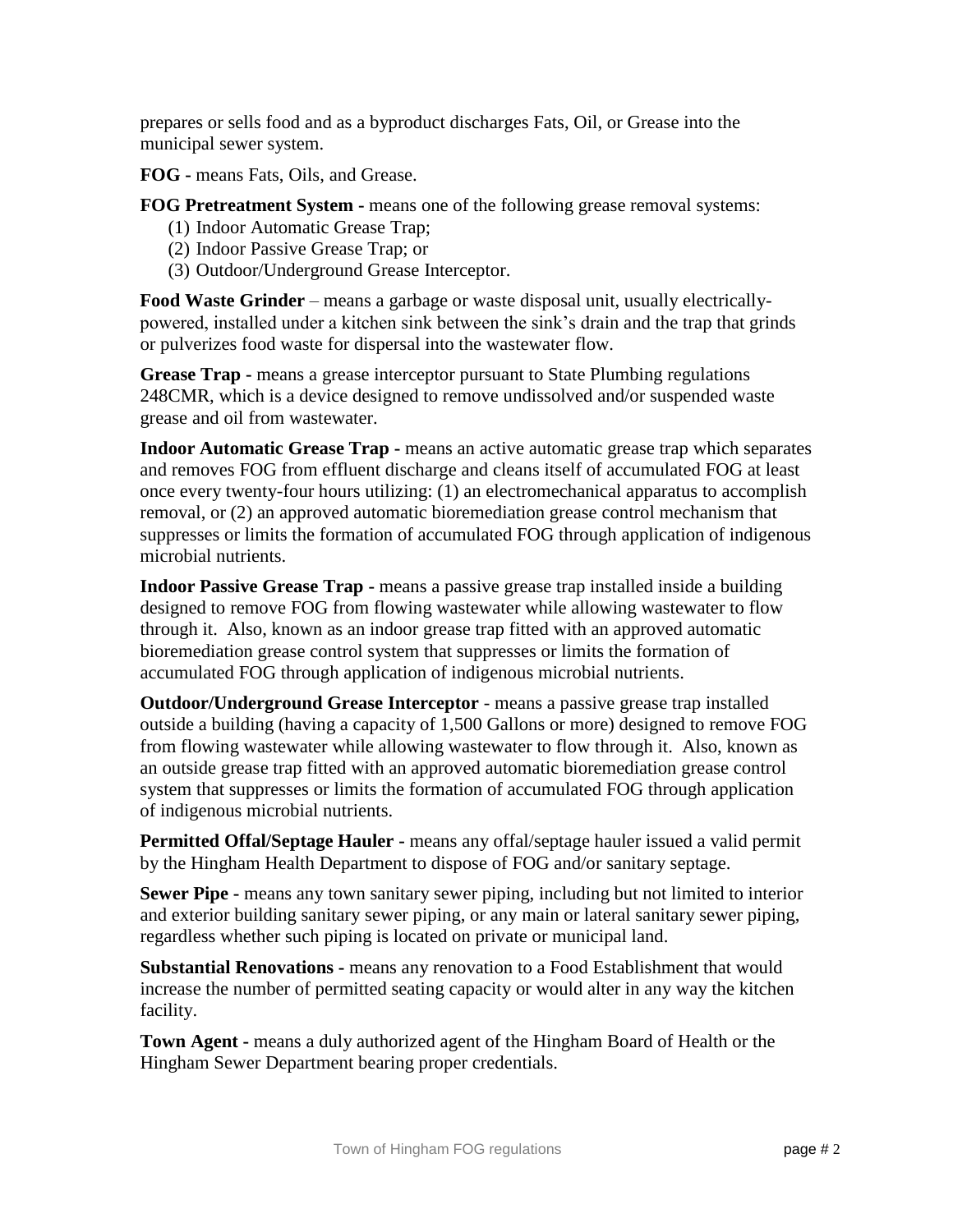**Waste Grease or Oil -** means leftover grease or oil generated by a Food Establishment during the cooking process.

## **Section 4. System Standards:**

- A. A Food Establishment or other facility that generates FOG as a by-product shall install a suitable FOG Pretreatment System that conforms to state regulations 248 CMR 10.09(2), and the approval of the Hingham Sewer Department and the Hingham EHO.
- B. The Hingham Sewer Department or Hingham EHO may at any time require the installation, upgrade and/or relocation of a FOG Pretreatment System, as deemed necessary to maintain any Sewer Pipe from obstructions caused by Waste Grease or Oil. The Food Establishment shall be responsible for any and all costs for installing and maintaining said system.
- C. Any newly built Food Establishment or those undergoing Substantial Renovations shall install an Outdoor/Underground Grease Interceptor, with a minimum 1,500-gallon capacity, or an Indoor Automatic Grease Trap. Either pretreatment system must be sized according to the manufacturer and in compliance with 248 CMR.
- D. An Indoor Automatic Grease Trap or Indoor Passive Grease Trap shall be inspected, serviced and cleaned at least monthly by a professional drain cleaner, licensed plumber or Permitted Offal/Septage Hauler. The Hingham Sewer Department or Hingham EHO may amend the frequency for Indoor Automatic Grease Trap or Indoor Passive Grease Trap cleanings and maintenance to require more frequent servicing.
- E. An Outdoor/Underground Grease Interceptor shall be pumped, inspected and serviced by a Permitted Offal/Septage Hauler at least every three (3) months or at a frequency deemed necessary to prevent any potential blockage. The Hingham Sewer Department or Hingham EHO may amend the frequency for Outdoor/Underground Grease Interceptor cleanings and maintenance to require more frequent servicing.
- F. A copy of the "Town of Hingham, Grease Trap Maintenance Log" shall be kept onsite and properly maintained relative to the operation/maintenance of any FOG Pretreatment System. This log shall be readily accessible for review by a Town Agent.
- G. All pumping and hauling records shall be properly maintained on a regular basis and readily accessible for review by a Town Agent.
- H. Waste Grease and Oil shall not be disposed by means of the sanitary sewer. Waste Grease and Oil shall be collected in an appropriate container from by an approved vendor, and stored on the premise in a location deemed acceptable to the Hingham EHO. The container shall be stored on an impervious surface, such as concrete or pavement, and in a sheltered area to prevent entry of precipitation and vermin. While stored, the container must be sealed and the surrounding area kept in sanitary conditions at all times. Waste Grease and Oil shall be removed by a Permitted Offal/Septage Hauler and taken away from the premises as needed.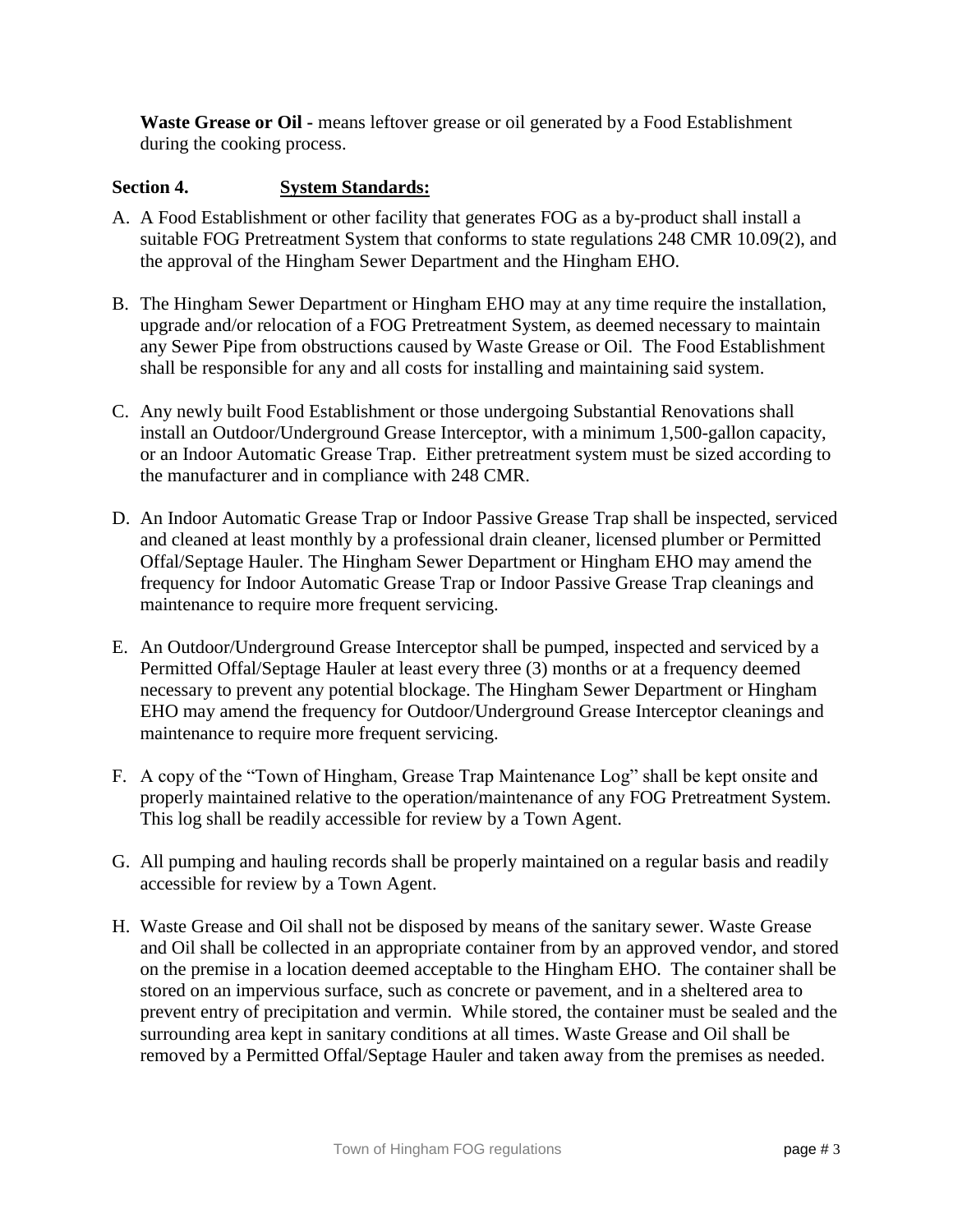- I. All automatic electrical/mechanical grease removal and treatment units shall be sized in accordance with the manufacturers written recommendations and in compliance with 248 CMR.
- J. A separate suitable sampling location, approved by the Hingham EHO, shall be provided for sampling the discharge from any Indoor Automatic Grease Trap or Indoor Passive Grease Trap system. The sampling valve must be installed on the discharge piping with a minimum clearance of eight (8) inches to allow samples to be taken by a Town Agent.
- K. Dishwasher wastewater must discharge into an appropriate grease trap pursuant to 248 CMR  $10.09(2)(c)(5)$ .
- L. Food Waste Grinders are prohibited. However, in circumstances where a Food Waste Grinder is explicitly allowed, it must comply with the requirements of 248 CMR 10.09  $(2)(f)(3)$ .
- M. All connections to a grease removal unit shall be equipped with a proper "Flow Control Device". A Flow Control Device must conform to the requirements of 248 CMR 10.09(2)(i).
- N. All Food Establishments must post a current copy of the Hingham Health Department's "F.O.G. Control Program, Kitchen Best Practices" document in a conspicuous location next to each 3-Bay Sink within the establishment. Copies of the aforementioned document are available from the Hingham Health Department.

## **Section 5. Inspections:**

- A. Inspection of cleaning and maintenance records for all Waste Grease or Oil removal and treatment systems shall be part of regular inspection of a Food Establishment. A Food Establishment inspection may be unannounced but occur during regular business hours.
- B. Records pertaining to removal and treatment of Waste Grease or Oil shall be maintained by the owner or operator within the premise of the Food Establishment for no less than two (2) years. Upon request by a Town Agent, a Food Establishment owner or operator shall furnish all records required to enforce and monitor compliance with this regulation.
- C. During an inspection, a Town Agent may apply oil-soluble dyes to the waste stream to identify (by color) the FOG of any given establishment in order to determine if said establishment may be a cause of a failure or obstruction in a Sewer Pipe.
- D. A Town Agent may inspect any Food Establishment, with reasonable cause, suspected of exceeding a Discharge Limit for their wastewater.

## **Section 6. Corrective Actions:**

A. The Hingham Sewer Department or Hingham EHO may order the installation of a FOG Pretreatment System, including but not limited to an Indoor Automatic Grease Trap and/or an Outdoor/Underground Passive Grease Interceptor, if a Food Establishment is found to have caused, or likely to cause, a blockage to the municipal sewer system.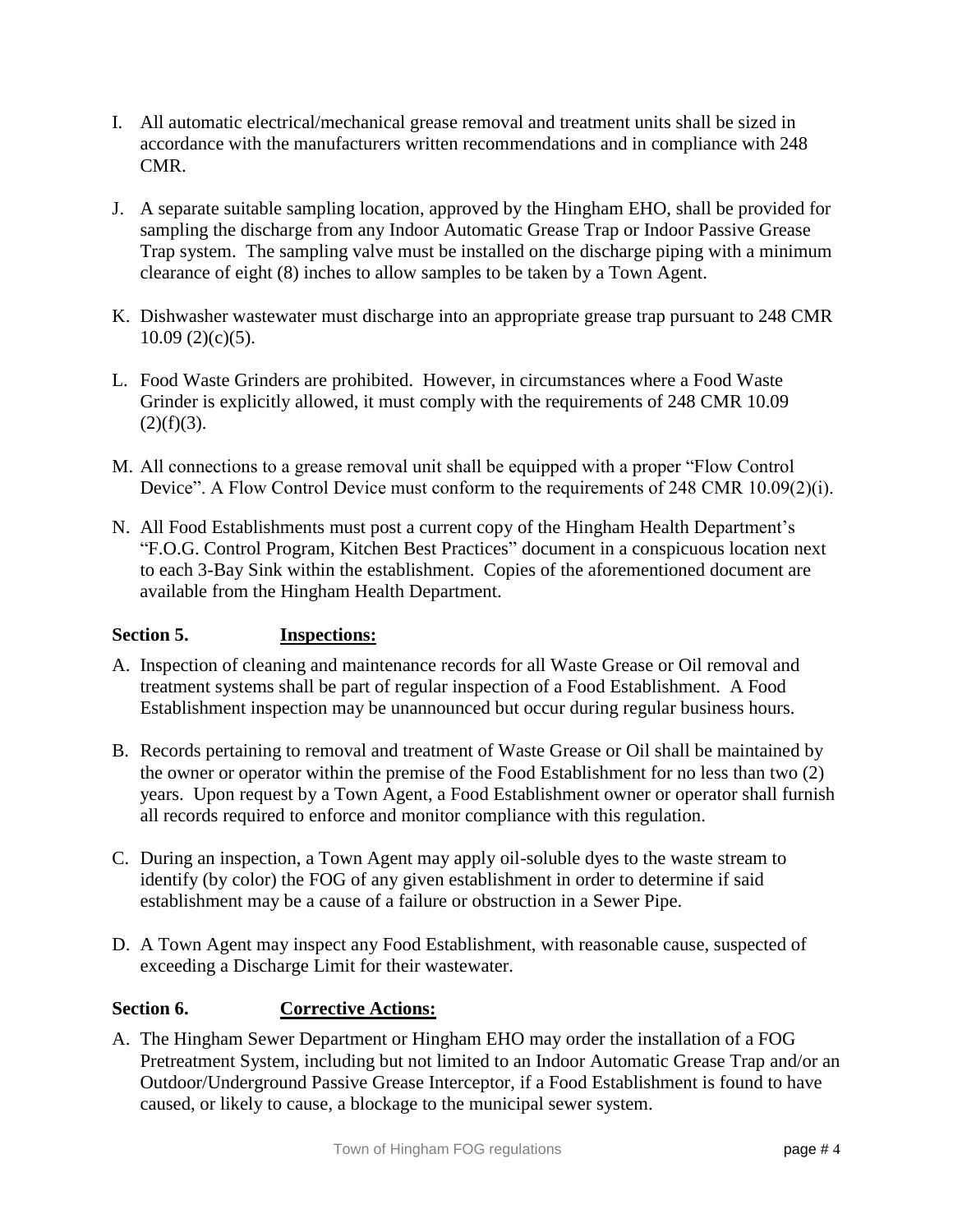- B. Newly built Food Establishments or those undergoing Substantial Renovations shall install the appropriate FOG Pretreatment System according to this regulation in conjunction with the overall construction project. Locations of grease traps and interceptors must comply with 248 CMR 10.09 (2)(a)(b)(c).
- C. All Food Establishments shall install either an Indoor Automatic Grease Trap or an Outdoor/Underground Grease Interceptor unless granted a waiver by the Board of Health. A waiver shall be for a single year, but may be applied for on an annual basis.
- D. The Hingham EHO may order the installation of an advanced technology Dishwasher if the Food Establishment is found to be discharging excessive amount of FOG contaminants into the wastewater flow.
- E. A Food Establishment determined to be in willful disregard of these regulations which results in a component failure to the municipal sewer system shall be held responsible for all fines, fees and costs, legal and otherwise for cleaning, repair or replacement of said failed component, and for all fines, fees and costs, legal and otherwise, associated with these corrective measures. This responsibility shall apply to any Food Establishment regardless of its stated knowledge or ignorance.

# **Section 7. Variances and Waivers:**

A request for a variance or waiver shall be applied for from the Board of Health by completing a required form and payment of the appropriate fee. The reasons for the request must be clear and specific.

- A. Adequate documentation that serves as evidence for granting a one-year waiver pursuant to Section  $6(C)$  of this regulation includes but is not limited to:
	- 1) An on-going Waste Grease or Oil service program;
	- 2) Logs from a Permitted Offal/Septage Hauler;
	- 3) The absence of any Sewer Pipe blockage incident; and
	- 4) At least two-consecutive inspections demonstrating a properly functioning and wellmaintained FOG Pretreatment System.
- B. The BoH may grant a variance from the requirements of this regulation for:
	- 1) Operation and maintenance (O&M) frequencies. Any application for an O&M variance must be accompanied by a written letter from the Food Establishment's O&M contractor and system provider;
	- 2) The type or scale of FOG Pretreatment System required; or
	- 3) The codified or imposed time frame for correcting a violation.

The BoH shall consult with the Hingham Sewer Department in the granting of variances.

C. Any request for a variance for a Food Establishment to use an alternative method, system or product that does not comply with 248 CMR 3.00 through 10.00 must additionally apply, and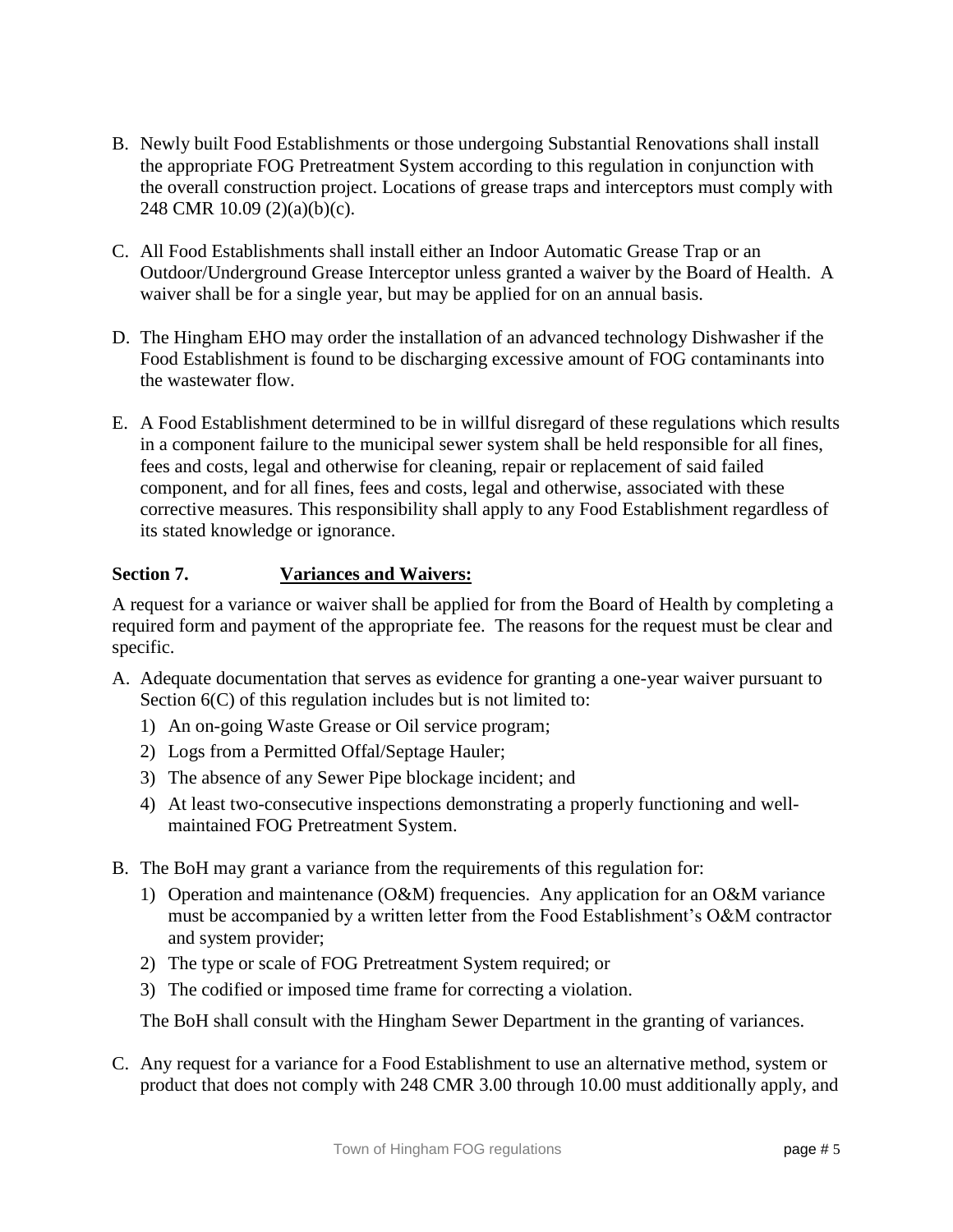receive in advance, a variance from the State Board for Plumbers and Gas Fitters pursuant to 248 CMR 3.04(2).

D. Financial hardship is not in itself proper grounds for a variance or waiver request.

### **Section 8. Violations:**

- A. Written notice of a violation of this regulation shall be given to the owner and operator of a Food Establishment by a Town Agent, specifying the nature, time, and date of the violation, and any preventative measure required to avoid future violations, and the time frame for completing any necessary corrections.
- B. Any person that violates any provision of this regulation may be fined or sanctioned, under Chapter 111 Section 31 of the Massachusetts General Laws as a civil offense. Sanctions shall include the following:

| First offense:                                                  | \$100 fine  |
|-----------------------------------------------------------------|-------------|
| Second offense occurring within 2-years of the first offence:   | \$ 250 fine |
| Third offense occurring within 2-years of the previous offence: | \$ 500 fine |

Each day or portion thereof during which a violation continues may constitute a separate offense.

- C. The BoH may additionally order the immediate suspension or revocation of a Food Establishment or food service establishment permit for any the following reasons:
	- 1) Any violation of this regulation deemed to be of a serious nature;
	- 2) Excessive violations of this regulation;
	- 3) Interference with a Town Agent in the performance of his or her duty pursuant to this regulation;
	- 4) Failure of a permit holder to comply with a written directive relative to this regulation;
	- 5) Failure to adequately maintain required records or logs pursuant to this regulations; or
	- 6) Keeping or submitting any misleading or false record, log or document required by this regulation.

The effective date and length of a suspension will be determined by the Board of Health.

D. Any person violating the provisions of this regulation may be liable to the Town of Hingham for any loss, expense or damage, including consequential damage, caused by such violation. The Town of Hingham may enforce the provisions of this regulation by any and all civil and equitable procedures.